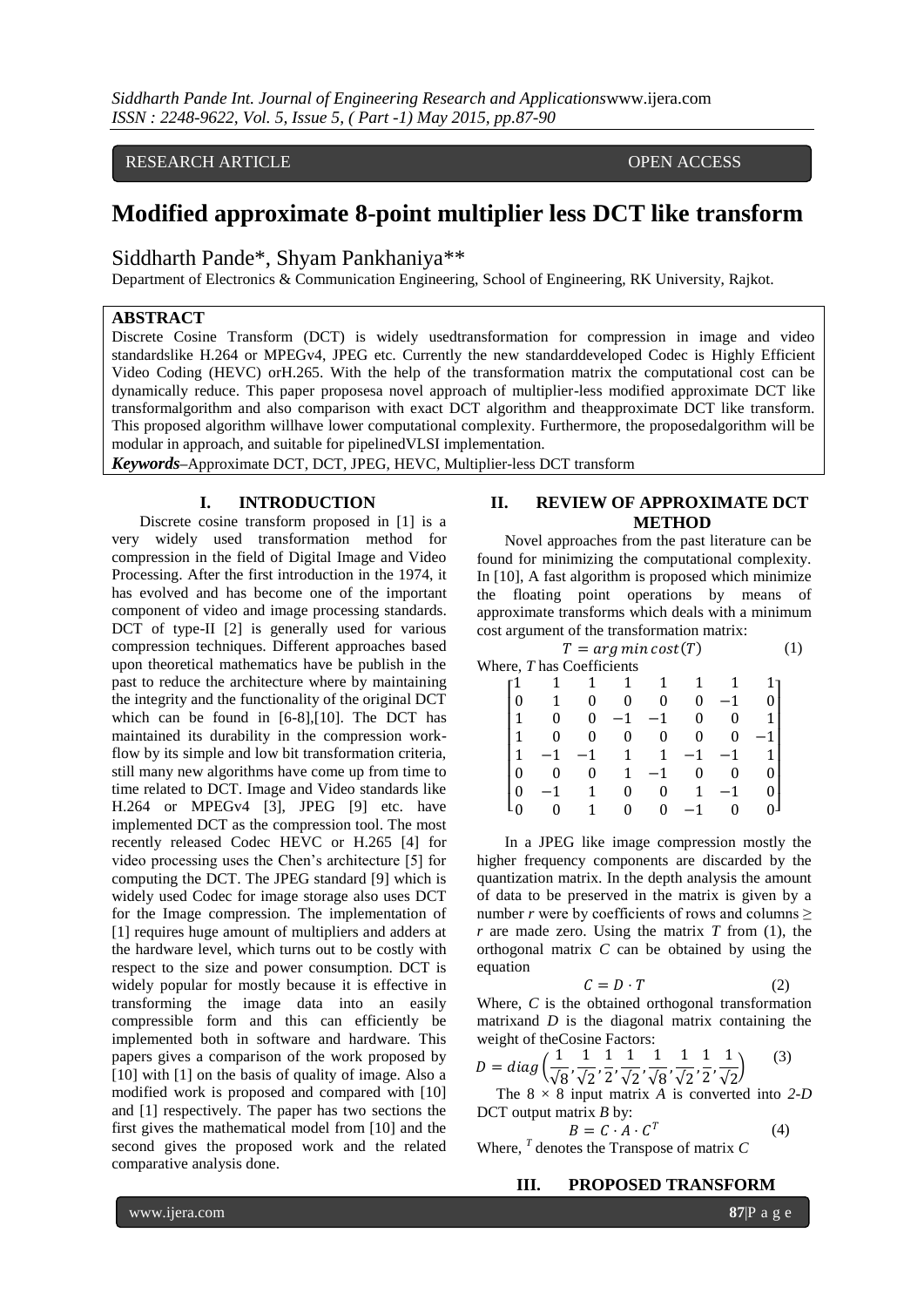JPEG like image compression deals with the Zig-zag transmission of the data from the matrix there by sending the lower frequency components first [9]. Also the Higher frequency components are discarded as mentioned in [10], the upper left half of the Matrix *B* has almost all the data of the image block including the DC signal and the lower frequency component.

#### **3.1. Mathematical Model**

Keeping in mind the constraints mentioned to create *T* matrix in [10] a new modified matrix *T \** is proposed which is:

|                                                                  | 1 1              |                  | $\mathbf{1}$ |                | 1 1          | 1            | 1 <sub>1</sub> |  |
|------------------------------------------------------------------|------------------|------------------|--------------|----------------|--------------|--------------|----------------|--|
|                                                                  | $\mathbf{1}$     | 0                | $\mathbf 0$  | 0              | 0            | $-1$         | $\overline{0}$ |  |
|                                                                  | $\mathbf{0}$     | $\mathbf{0}$     | $-1$         | $-1$           | $\mathbf{0}$ | $\mathbf{0}$ | 1              |  |
|                                                                  | $\mathbf{0}$     | $\mathbf{0}$     | $-1$         | $\mathbf{1}$   | $\mathbf{0}$ | $\mathbf{0}$ | 0 <sup>1</sup> |  |
| $\begin{bmatrix} 1\ 0\ 1\ 0\ 0\ 0\ 0\ 0\ 0\ 0\ 0\ \end{bmatrix}$ | $\boldsymbol{0}$ | $\mathbf{0}$     | 0            | 0              | $\mathbf{0}$ | $\mathbf{0}$ | $\overline{0}$ |  |
|                                                                  | 0                | $\boldsymbol{0}$ | 0            | 0              | 0            | $\mathbf{0}$ | $\overline{0}$ |  |
|                                                                  | 0                | 0                | 0            | 0              | 0            | $\mathbf{0}$ | $\overline{0}$ |  |
|                                                                  | 0                | $\boldsymbol{0}$ | $\mathbf{0}$ | $\overline{0}$ | $\mathbf{0}$ | $\mathbf{0}$ | 0 <sup>1</sup> |  |

In the process of modification due care was taken to preserve the *C* matrix orthogonality, Also some of the diagonal matrix elements are removed so as to reduce the computational complexity with the *T \** matrix the Orthogonal matrix *C\**canbe obtained by:

$$
C^* = D^* \cdot T^*
$$
 (5)  
Where, The diagonal matrix  $D^*$  is:  

$$
\begin{pmatrix} 1 & 1 & 1 & 1 & 0 & 0 & 0 & 0 \\ 0 & 1 & 1 & 1 & 0 & 0 & 0 & 0 \\ 0 & 0 & 0 & 0 & 0 & 0 & 0 \\ 0 & 0 & 0 & 0 & 0 & 0 & 0 \end{pmatrix}
$$
 (6)

$$
D = diag\left(\frac{1}{\sqrt{8}}, \frac{1}{\sqrt{2}}, \frac{1}{2}, \frac{1}{\sqrt{2}}, 0, 0, 0, 0\right)
$$
 (6)  
And the 2D DCT of the input block A can

D DCT of the input block A can be calculate as:

$$
B^* = C^* \cdot A \cdot C^{*T} \tag{7}
$$

*B \** is the output 8 x 8 block for the input *A*, Here the *2-D* DCT is calculated using *1-D* DCT on the Column matrix followed by *1-D* DCT on the row Matrix.

#### **3.2. Analysis**

Quality of the Transformed Image is checked by the PSNR values with depth control and the values are compared to the original DCT process. Here while doing the depth analysis, up-to 4, considering only the 16 coefficient and discarding the rest, PSNR value obtained and compared,It is found that PSNR values after  $r \geq 4$  are found to be almost constant for the Proposed *T \** .



Fig. 1 shows the graph of the quality analysis according to the depth control factor *r*.



(a) Input Image after grayscale conversion



(b) PSNR 38.45 dB



(c) PSNR 33.43 dB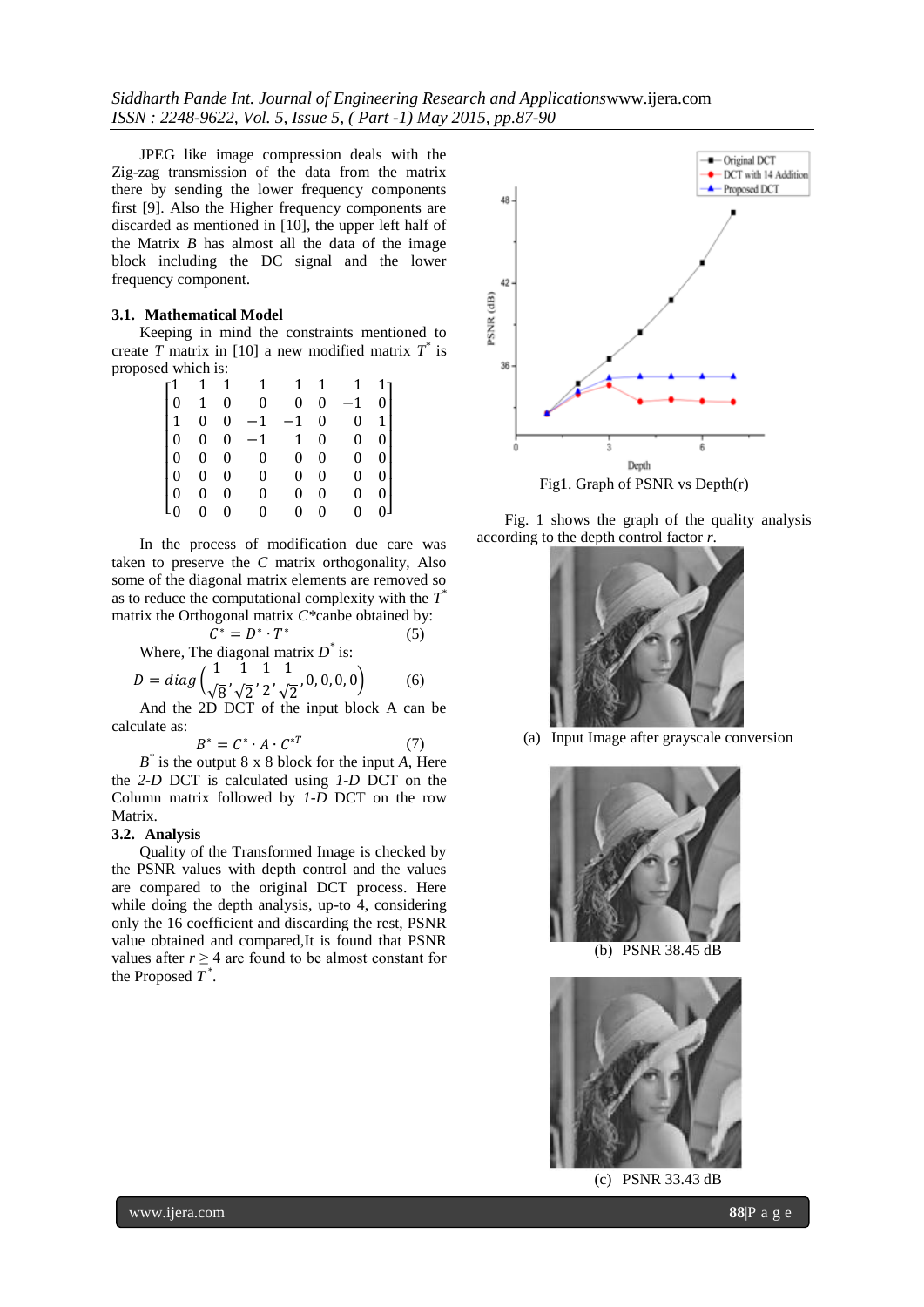

(d) PSNR 35.23 dB Figure 2. (a) shows the Input  $512 \times 512$  image Lena, (b), (c) are the output images obtained after decompression. (d) Shows the output image using proposed *T*\*. Here *r*=4.

It can be observed that the removal higher frequency components from the matrix produced better PSNR ratings. Accordingly this new transformation matrix *T \** is proposed satisfying the constraints mention in [10]

#### **IV. RESULTS**

The transform matrix *T* from [10] and the equation from [2] are used to make test model in *Matlab™* script and the PSNR values according to [11] are measured for different values of r and are compared. The famous Lena image of size *512 × 512* is used, the image is broken into  $8 \times 8$  block for processing using the transform matrix T from [10], while the regular equation based approach is used and a model code is made to process  $8 \times 8$  block for [1]. The study of the transformed matrix block shows mostly the upper left corner of the matrix holds the compressed transformed data.

Fig. 2 (a) shows the Input  $512 \times 512$  Lena Image in grayscale, (b) shows the output of the exact DCT by [1], (c) shows the output by the Transformation matrix presented in [10] and (d) shows the output of the proposed transformation matrix  $T^*$ . It is seen that after maintaining the depth of 4, i.e. round 16 coefficient of the upper left corner contains most of the image data in the compressed form, so the rest of coefficient related to higher frequency data of the image block are discarded which is shown by the proposed  $T^*$ . Table-1 shows the comparison between methods used. For the purpose of comparison one more quantity UQI [12] is taken into consideration. Result shows that this proposed  $T^*$  has better PSNR and UQI for same value of *r* as compared to *T*. Original DCT has better values but it consumes more hardware architecture as compared to the other two. Hence on the basis of this two parameters of comparison, the proposed  $T^*$  can be used in place of (1).

### **V. CONCLUSION**

The proposed transform matrix could be used as a modified approximate 8-point DCT matrix, the proposed transformation matrix only has values of  ${0, \pm 1}$  which are only addition and subtraction, there are no shifting operations and multipliers to compute the transformation coefficient as in [5], [6], [7], and [8].

| TABLE-1: Comparative results on the basis of |  |  |  |
|----------------------------------------------|--|--|--|
| $D CND$ and $I I OI$                         |  |  |  |

|                           | PSNR and UQI |                     |        |  |  |
|---------------------------|--------------|---------------------|--------|--|--|
|                           | Depth<br>(r) | <b>PSNR</b><br>(dB) | UQI    |  |  |
| Original DCT [1]          |              | 38.45               | 0.8209 |  |  |
| Approximate DCT<br>$[10]$ |              | 33.43               | 0.5511 |  |  |
| Proposed DCT              |              | 35.23               | 0.6698 |  |  |

The future work is to implement this on a hardware platform so that a new IP based core for 8 point DCT can be proposed. This work can be used to model a hardware DCT core which can implemented on upcoming standards like HEVC [4] and also can be used with the present standards of image and video processing Codec and tools.

#### **REFERENCES**

- [1] N. Ahmed, T. Natarajan and K. R. Rao, "Discrete Cosine Transform," *IEEE Trans. Computers*, *vol. C-23, no. 1*, 90-93 January1974.
- [2] V. Britanak, P. Yip, and K. R. Rao," *Discrete Cosine and Sine Transforms* (New York, NY, USA: Academic, 2007)
- [3] International Telecommunication Union, *ITU-T Recommendation H.264 Version 1: Advanced Video Coding for Generic Audio-Visual Services ITU-T*, (Tech. Rep., 2003)
- [4] G. J. Sullivan, J. R. Ohm, W. J. Han and T. Wiegand "Overview of the high efficiency video coding (HEVC) standard," *IEEE Trans. Circuits System Video Technology, vol. 22, no. 12*,1649-1668, Dec. 2012.
- [5] W-H. Chen, C. H. Smith and S. C. Fralick, "A fast computational algorithm for the discrete cosine transform," *IEEE Trans. Communications, COM-25, No. 9*, September 1997.
- [6] B. G. Lee, "A new algorithm for computing the discrete cosine transform," *IEEE Trans. Acoustic., Speech, Signal Process., vol. ASSP-32,*1243-1245, December 1984.
- [7] S. Bouguezel, M. O. Ahmad, and M. N. S. Swamy, "Low-complexity 8×8 transform for